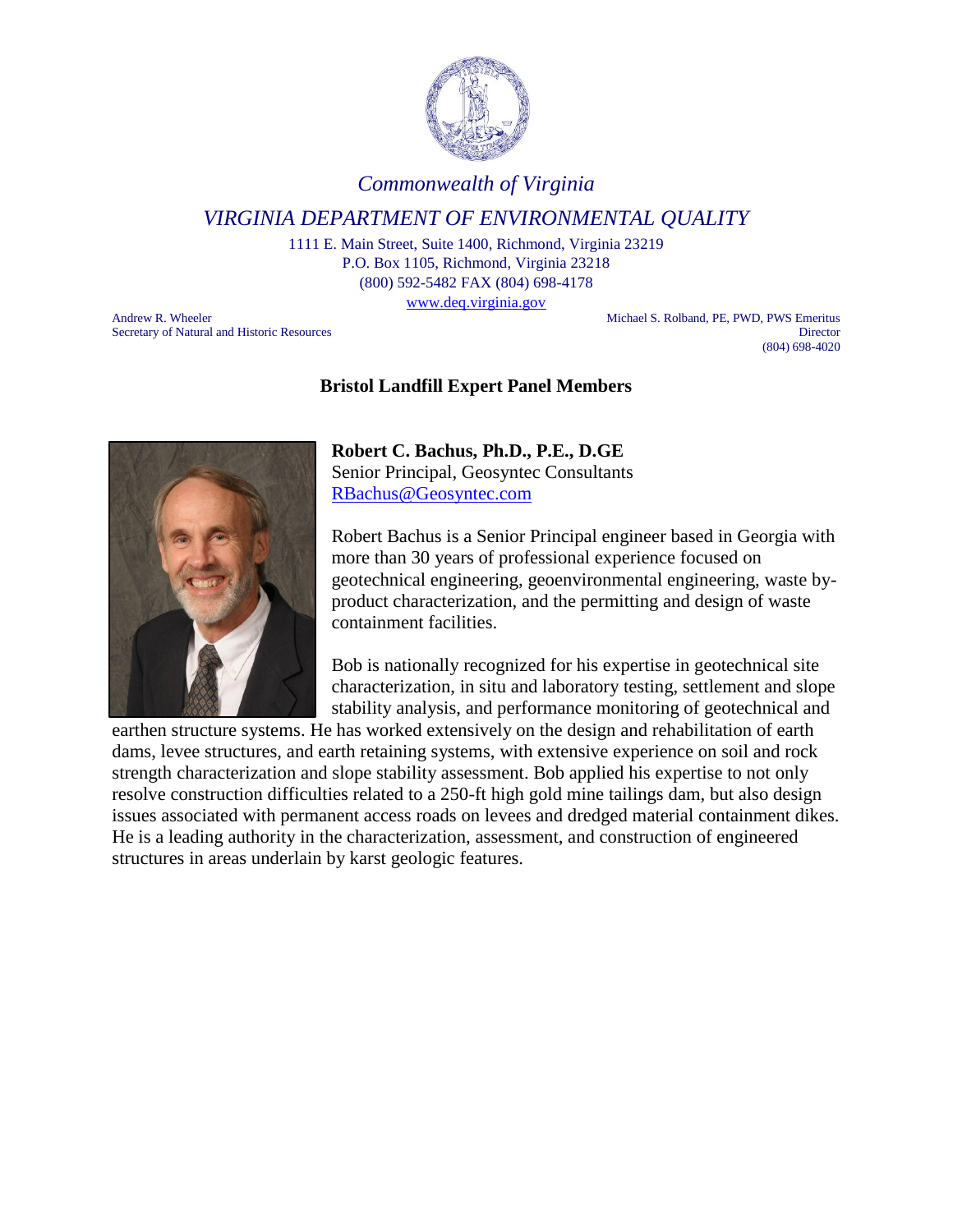

**Craig H. Benson, PhD, PE, DGE, BCEE, NAE** Hamilton Endowed Chair in Engineering Engineering Systems and Environment University of Virginia [chbenson@chbenson.org](mailto:chbenson@chbenson.org)

Dr. Benson's expertise falls in the discipline referred to as geoenvironmental engineering. This discipline is at the interface of the built and natural environments, and deals with issues in the subsurface or interactions between conditions at the earth's surface and the subsurface. In most cases, the important objective is to protect soil and ground water or to engineer systems that reduce emissions or save energy. Achieving these

objectives requires knowledge of the mechanisms controlling energy and mass transfer in the subsurface and development of creative approaches to control the rate at which energy and/or mass is transferred. These principles are applied to controlling contaminant migration in the unsaturated zone and ground water, managing the movement of heat and water in near-surface soils, and assessing energy usage and emissions associated with geological engineering structures at the interface of the earth's surface.

Dr. Benson's research in geoenvironmental engineering fits in three broad classes: design and assessment of environmental containment systems for municipal, hazardous, and radioactive wastes; reuse and recycling of industrial byproducts for sustainable construction applications; and sustainability assessment of geological and civil engineering systems. In each of these areas, he emphasizes a full range of study from basic theory to practice and address energy and mass transfer issues. His research includes fundamental laboratory studies, development of computer models, and practical field demonstration of new technologies. In many cases, his research findings are validated at full-scale in operating facilities or infrastructure in collaboration with industry and/or government agencies.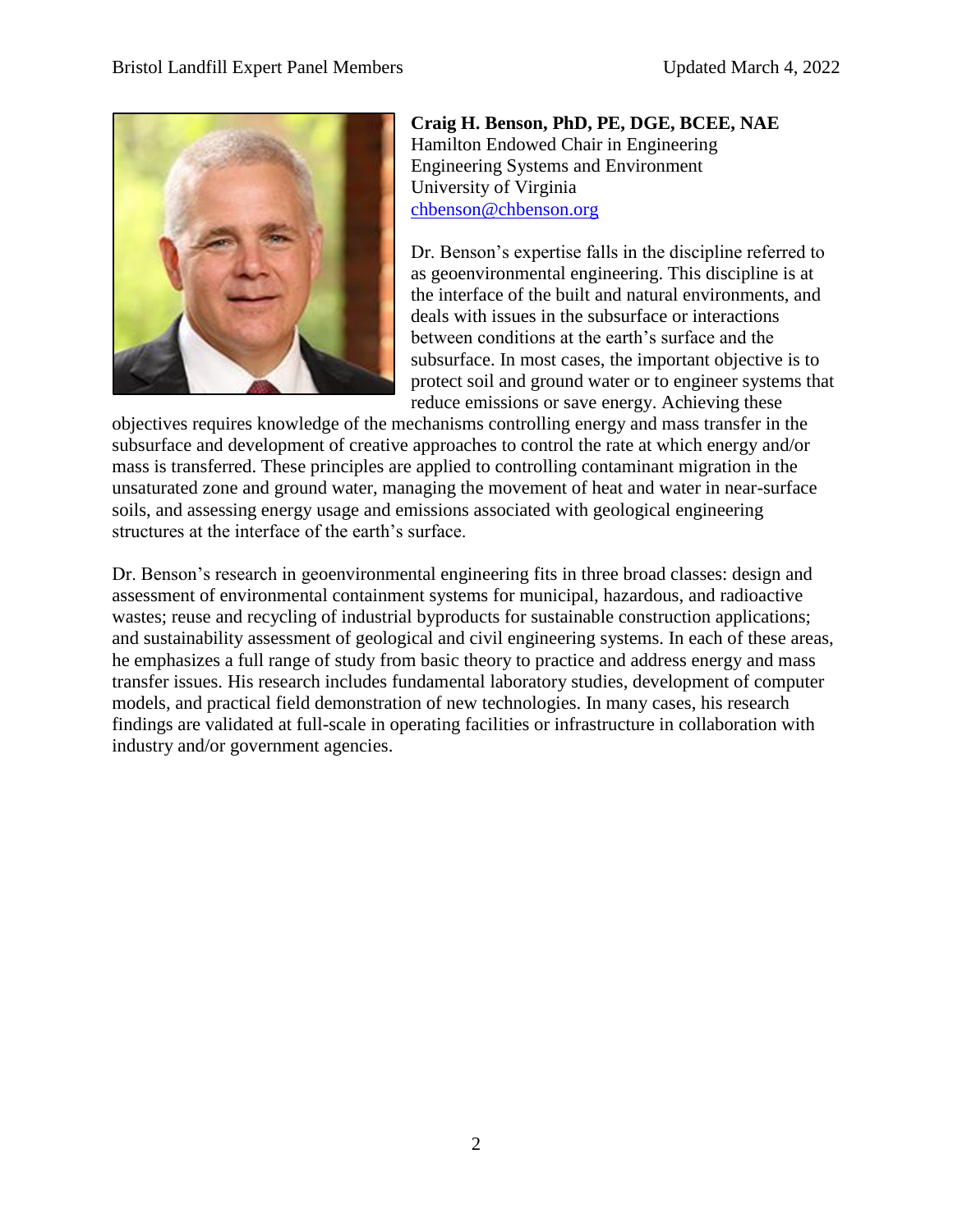

**Eric D. Chiado, P.E.** Vice President, Civil & Environmental Consultants, Inc. [echiado@cecinc.com](mailto:echiado@cecinc.com)

Mr. Chiado has 33 years of engineering and management experience in designing, permitting, and construction of municipal and industrial waste disposal facilities. He has provided comprehensive design, permitting, and management services to the waste industry to include preparing detailed landfill grading/filling plans and details, analyses and design of landfill liner systems, leachate collection, transmission, storage and pumping systems, gas extraction and

destruction/utilization systems, and sediment and stormwater management systems. Mr. Chiado has also prepared numerous closure and post-closure plans for these facilities, to include developing cost estimates for closure, operation, and maintenance of these facilities.



### **Robert B. Gardner, P.E., BCEE**

Senior Vice President/National Expert on Solid Waste Collection and Routing and on Solid Waste Finance and Rate Studies, SCS Engineers [BGardner@scsengineers.com](mailto:BGardner@scsengineers.com)

Robert Gardner, PE, BCEE, is a Senior Vice President and leads SCS's nationwide solid waste management practice, including landfill engineering, landfill gas management, solid waste studies, landfill environmental systems, liquids management, operation and maintenance, and construction. He works closely with SCS's national and regional clients. Mr. Gardner is also our National Expert on Solid Waste Collection and Routing.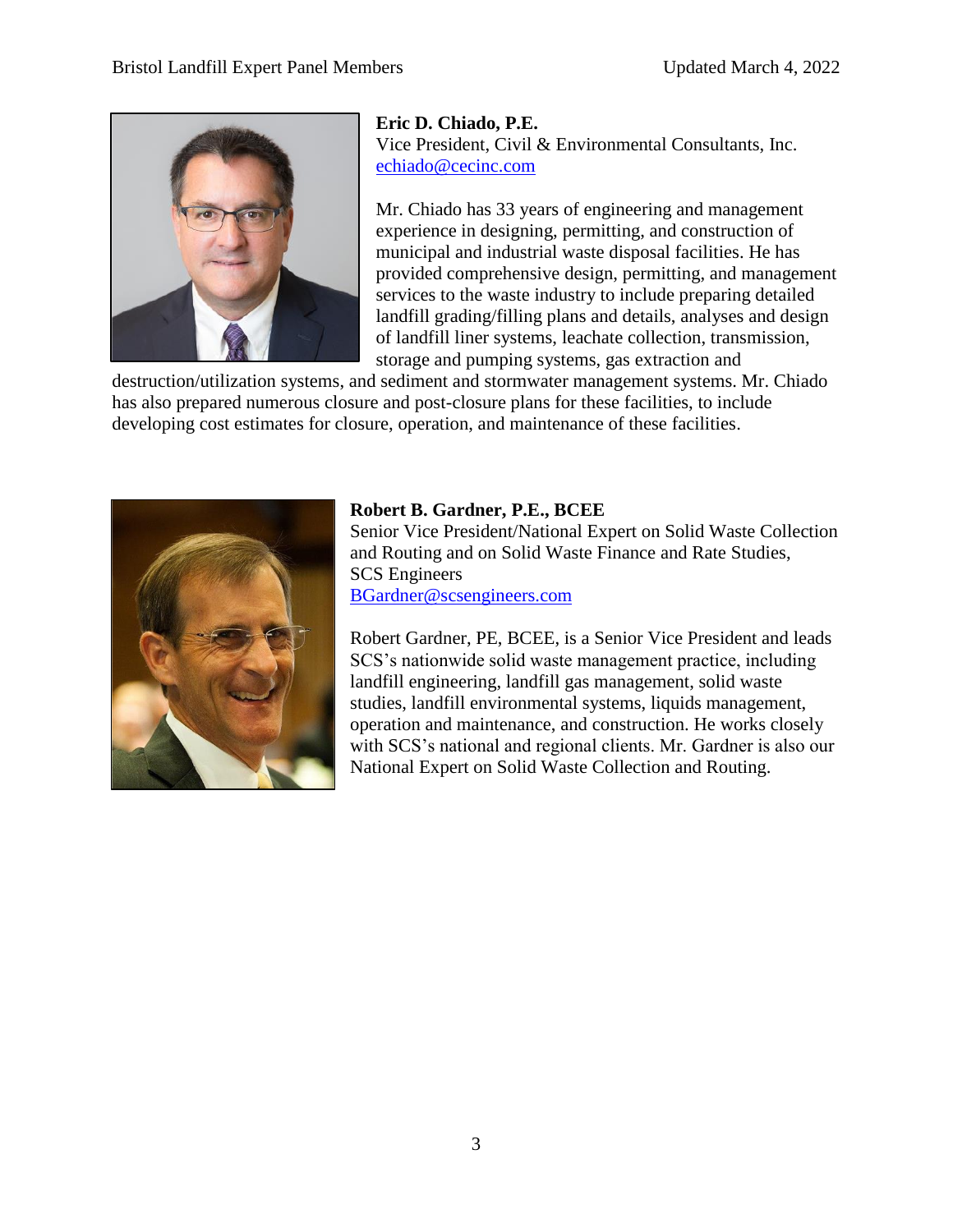

**John T. Novak, Ph.D.** Professor Emeritus The Charles E. Via, Jr. Department of Civil and Environmental Engineering, College of Engineering Virginia Tech [jtnov@vt.edu](mailto:jtnov@vt.edu)

Novak is a veteran of the civil and environmental engineering field. His research career has focused on the treatment of water, wastewater, municipal solid waste, and hazardous waste. He is a recognized expert in bioflocculation research in wastewater treatment, spanning activated sludge process, anaerobic digestion, dewatering, conveyance, and biosolids storage.



**Tony Sperling, P.Eng., Ph.D.** President, Sperling Hansen Associates [sperling@sperlinghansen.com](mailto:sperling@sperlinghansen.com)

Dr. Sperling, P.Eng., Ph.D., is a landfill design specialist with a Doctorate in Geotechnical Engineering. Over the past eighteen years Tony has managed or participated as the Lead Engineer in more than 750 engineering design, development and closure projects at landfills, as well as hydrogeotechnical investigations, environmental monitoring studies and other solid waste related projects for municipal and private sector clients. Dr. Sperling develops the most appropriate closure design concepts for a site, based on his extensive experience in landfill closure, and coordinates design teams to ensure that project objectives are realized and systems are integrated.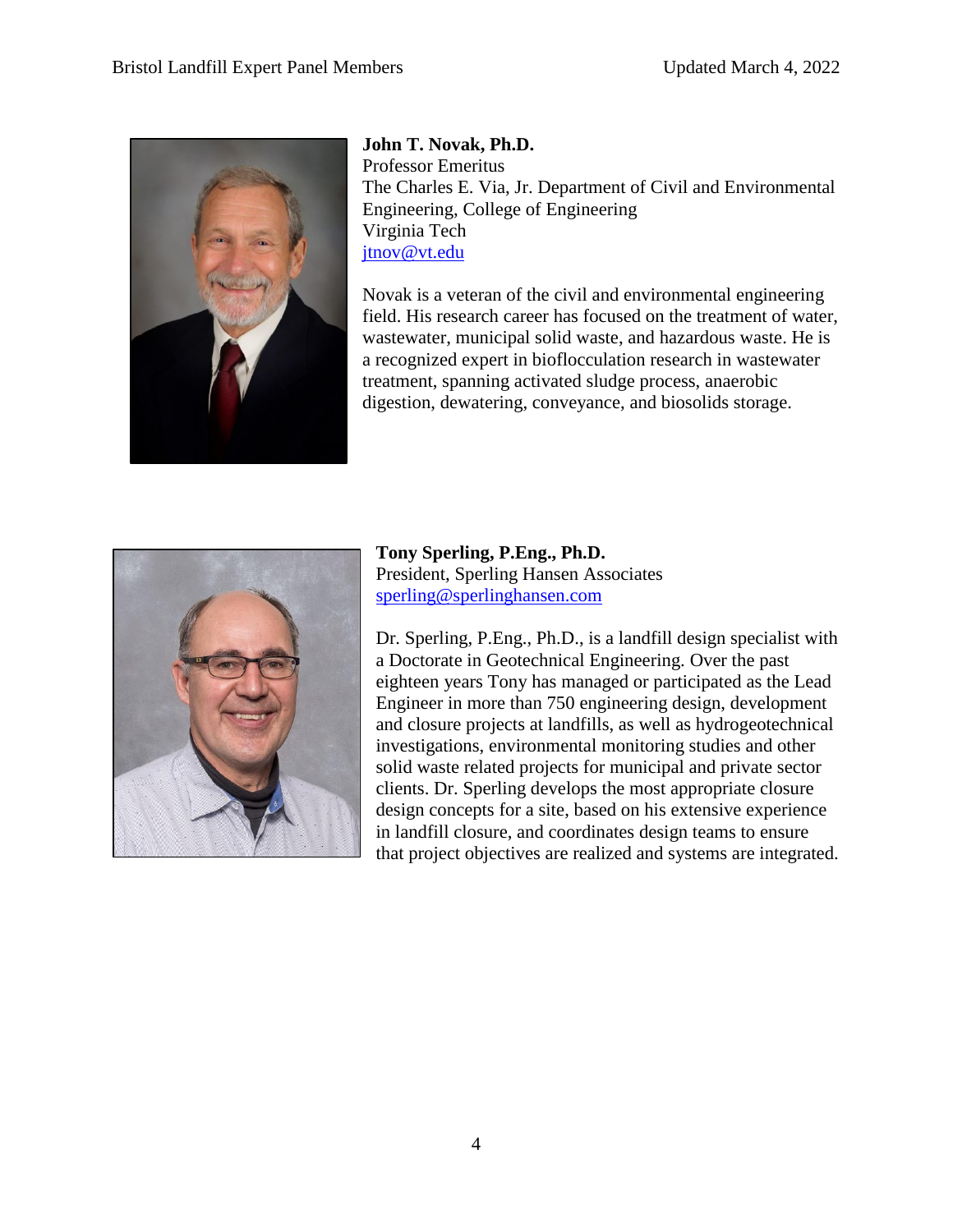

**Timothy D. Stark, Ph.D.** Professor of Civil & Environmental Engineering University of Illinois at Urbana-Champaign [tstark@illinois.edu](mailto:tstark@illinois.edu)

Timothy D. Stark is a Professor of Civil and Environmental Engineering at the University of Illinois at Urbana-Champaign with an expertise in Geotechnical Engineering. Dr. Stark has been conducting research on the static and seismic stability of landfills with and without elevated temperatures for the last twenty-five (25) years. His research on the stability of waste containment facilities has led to a better understanding of design values of geosynthetic interface strengths, importance of interim landfill slope conditions, and three-dimensional slope stability analyses for geosynthetic lined slopes. In the last fifteen years he has been

studying the causes and effects of elevated temperatures in various types of landfills, possible remedial measures for elevated temperatures, and the long-term durability of geosynthetics subjected to elevated temperatures.

Dr. Stark has received a number of awards for his research, teaching, and service activities including recently: 2022 Cross USA Lecturer from the American Society of Civil Engineers (ASCE); George H. Norman Medal, ASCE, 2019; Technical Editors Award, ASTM, 2018; Best Paper in Geosynthetics International Journal, 2016; 2015 James M. Hoover Lecturers at Iowa State University; R.S. Ladd D18 Standards Development Award, Standard Designation D6467, ASTM, 2014, 2011, 2002; Thomas A. Middlebrooks Award, ASCE, 2013 and 1998; Associate Editor Award, Journal of Geotechnical and Geoenvironmental Engineering, ASCE, 2012; Journal of Legal Affairs and Dispute Resolution in Engineering Scholarly, Paper, ASCE, 2011; Walter L. Huber Research Prize, ASCE, 1999.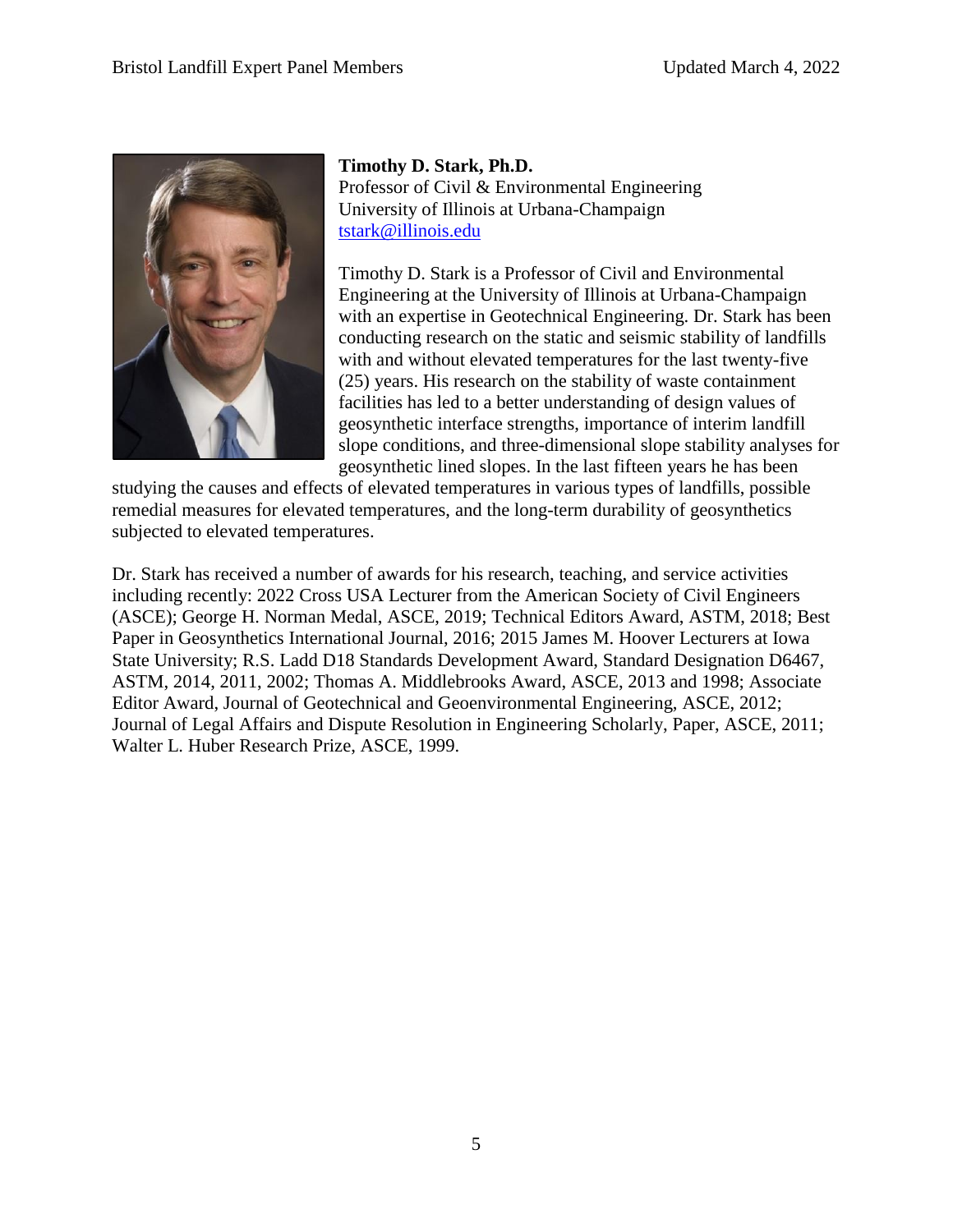

**Todd Thalhamer, P.E.** President, Hammer Consulting Services [ltfire88@gmail.com](mailto:ltfire88@gmail.com)

Todd Thalhamer is a registered civil engineer and a senior waste management engineer for CalRecycle. After nineteen years of service, he has recently retired from El Dorado Hills Fire Department. He received his Bachelor of Science degree in Environmental Resource Engineering from Humboldt State University in 1992. During his thirty years in the waste industry, he has managed many environmental responses, large-scale debris operations, subsurface fires, and hazardous waste removal projects.

Todd has also provided environmental and fire suppression consultation at several large-scale combustion issues at major waste facilities throughout the United States, Canada, and overseas. Todd has performed duties as the Incident Commander/Operations Chief/Disaster Matter Expert for multiple FEMA and California Office of Emergency Services incidents and has supported other international fire responses for the City of Vancouver, Republic of Panama, and the World Bank through Hammer Consulting Services. Todd also provides hazardous waste operations and landfill fire training.



# **Mark A. Widdowson, Ph.D.**

Professor and Department Head The Charles E. Via, Jr. Department of Civil and Environmental Engineering, College of Engineering, Virginia Tech [mwiddows@vt.edu](mailto:mwiddows@vt.edu)

Dr. Widdowson is the co-author and principal investigator of the solute transport code SEAM3D (Sequential Electron Acceptor Model, 3D Transport) and the decision-support tool NAS (Natural Attenuation Software). His research expertise includes mathematical modeling and experimental studies on the fate and transport of contaminants in soil, sediments and

groundwater, including chlorinated solvents (PCE, TCE, vinyl chloride); chlorinated compounds (PCBs); petroleum hydrocarbons (benzene, BTEX, MTBE), coal tar and creosote (PAH compounds); inorganics (nitrate, nitrite); metals (arsenic).